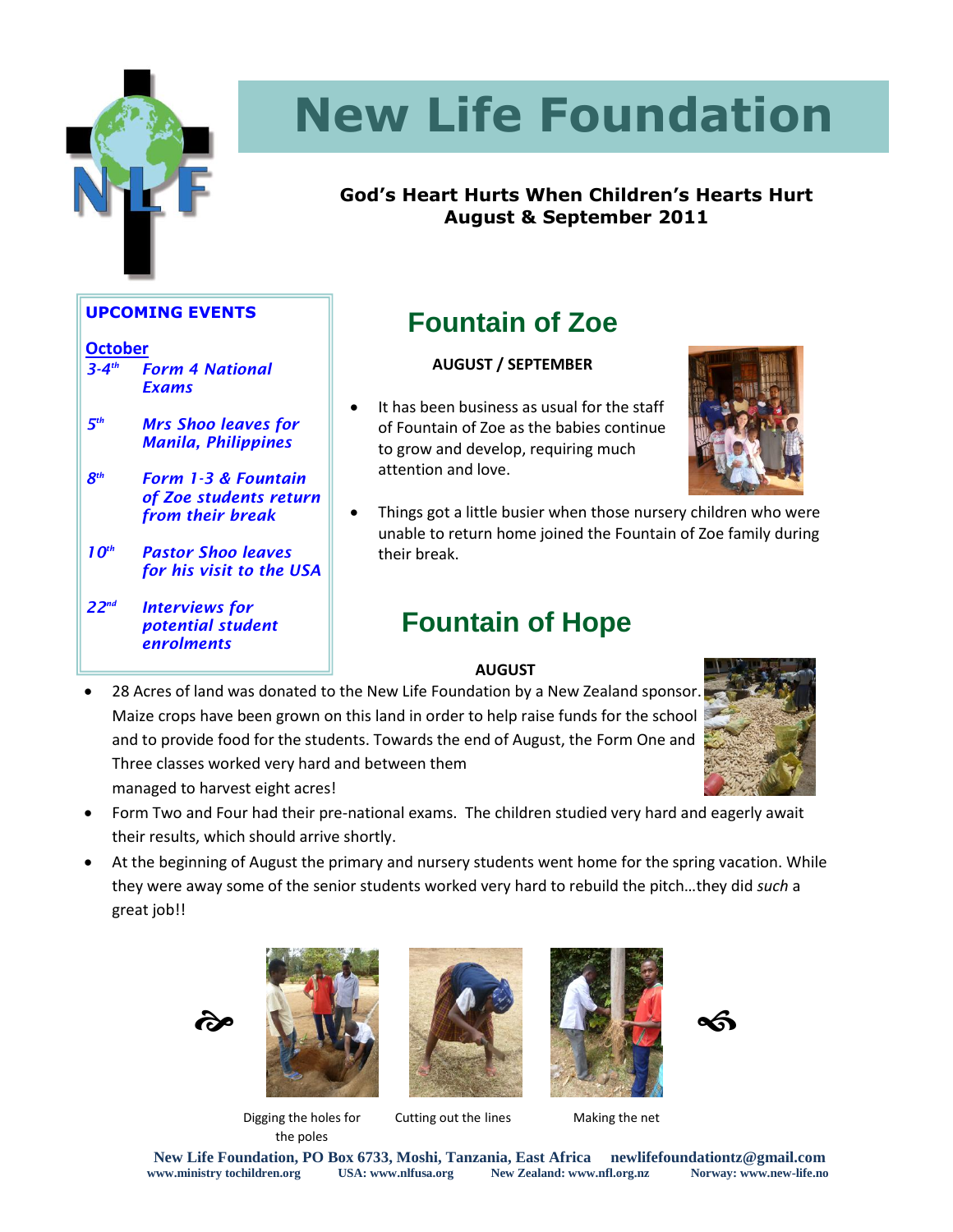### **Fountain of Hope**

#### **SEPTEMBER**

- It was with great joy that we welcomed the safe return of the nursery & primary students from their break during the first week of September!
- Mid-September saw the remaining 20acres of maize crops having been harvested by the Fountain of Hope students.
- Pastor Shoo and two students represented Tanzania at the 4/14 Window Summit in Singapore from the 4<sup>th</sup>-9<sup>th</sup> September. The purpose of the Summit was to begin looking at ways to reach unsaved children aged between four and fourteen years of age (an age gap that has not received much attention up until now). The Summit was very powerful with God moving a lot amongst the attendees. The two students from New Life Foundation were greatly impacted and inspired by the experience.





- The Grade Seven National examinations took place on the  $7<sup>th</sup>$ -8<sup>th</sup> September. The children worked very hard and were *very* excited to be able to graduate Grade Seven and move onto Intermediate school!!
- The Form One to Three classes had the opportunity to participate in an Academic day with students from Faraja Seminary. Throughout the day discussions and debates were held on topics such as Geography and Civics (general studies).
- The Form One to Three students began a well-deserved break on the 24<sup>th</sup> September. We look forward to their return in early October.

### **Fountain of Joy**



#### **AUGUST**

 The Fountain of Joy girls had an exciting three weeks of training in English and other life skills. The girls, who don't speak English, thoroughly enjoyed the workshops and were grateful to the teachers from the junior school who conducted the classes.

#### **SEPTEMBER**

 Armed with their new found skills, the Fountain of Joy girls departed for their mid-term break on the  $24<sup>th</sup>$  September and are due to return on the  $8<sup>th</sup>$  of October.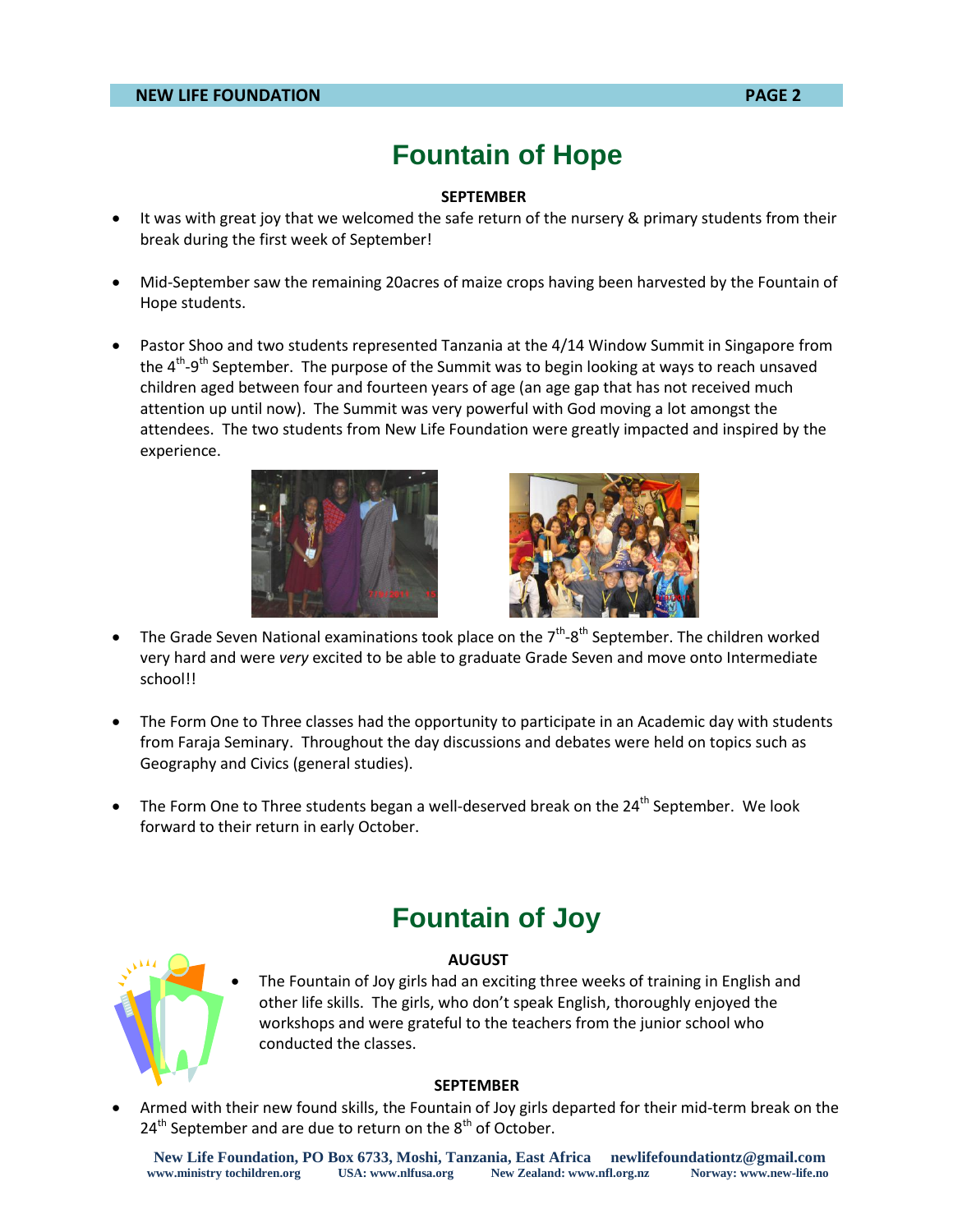### **Fountain of Love**

### **AUGUST**

It has been a very busy season for the Fountain of Love department!! It kicked off on the  $12<sup>th</sup>$  of August as all the staff and secondary students, led by Pastor and Mrs Shoo, engaged in a day of prayer. The purpose of this day was for both staff and students to seek for further spiritual growth and intimacy with God. It proved to be a very powerful day with many students lives being changed.



- The Form 3 students have continued to teach children's church on Saturdays at El-Shaddai church. This is a wonderful ministry which is reaching many of the local children and in fact now stands at 300 attendees!
- Throughout August the Form One and Threes have been

ministering at a local juvenile jail during the weekends. The prisoners range in age from 11-17year olds. The students from New Life Foundation have been running a programme whereby they engage with the other children through playing games, preaching, providing encouragement and giving gifts.

 A 10-day conference was run by the Fountain of Love department from the 21<sup>st</sup> -31<sup>st</sup> August. The conference consisted of seminars to provide further education and professional development for those who are



training others. The conference was a great success with 45 people attending from all over, including representatives from World Vision International, Faraja Seminary and Maranatha



Christian School in Arusha. A great deal of learning and fun was held by all. This was evidenced particularly in the outcomes of the exam that was held at the end of the week

#### **SEPTEMBER**

On the 9<sup>th</sup> September John Kiehl (USA) arrived in Tanzania and spent the remainder of the month conducting Marriage Counseling Training workshops throughout the Kilimanjaro area. The workshops were a great success and proved to be powerful, not only in training married couples how to minister to other couples, but also in providing great healing to many of those who were receiving the training. Of the two hundred or so people who attended the seminars many reported that the teachings had had a life-changing impact and were enthusiastic for Mr. Kiehl to share his messages with as many people as possible.

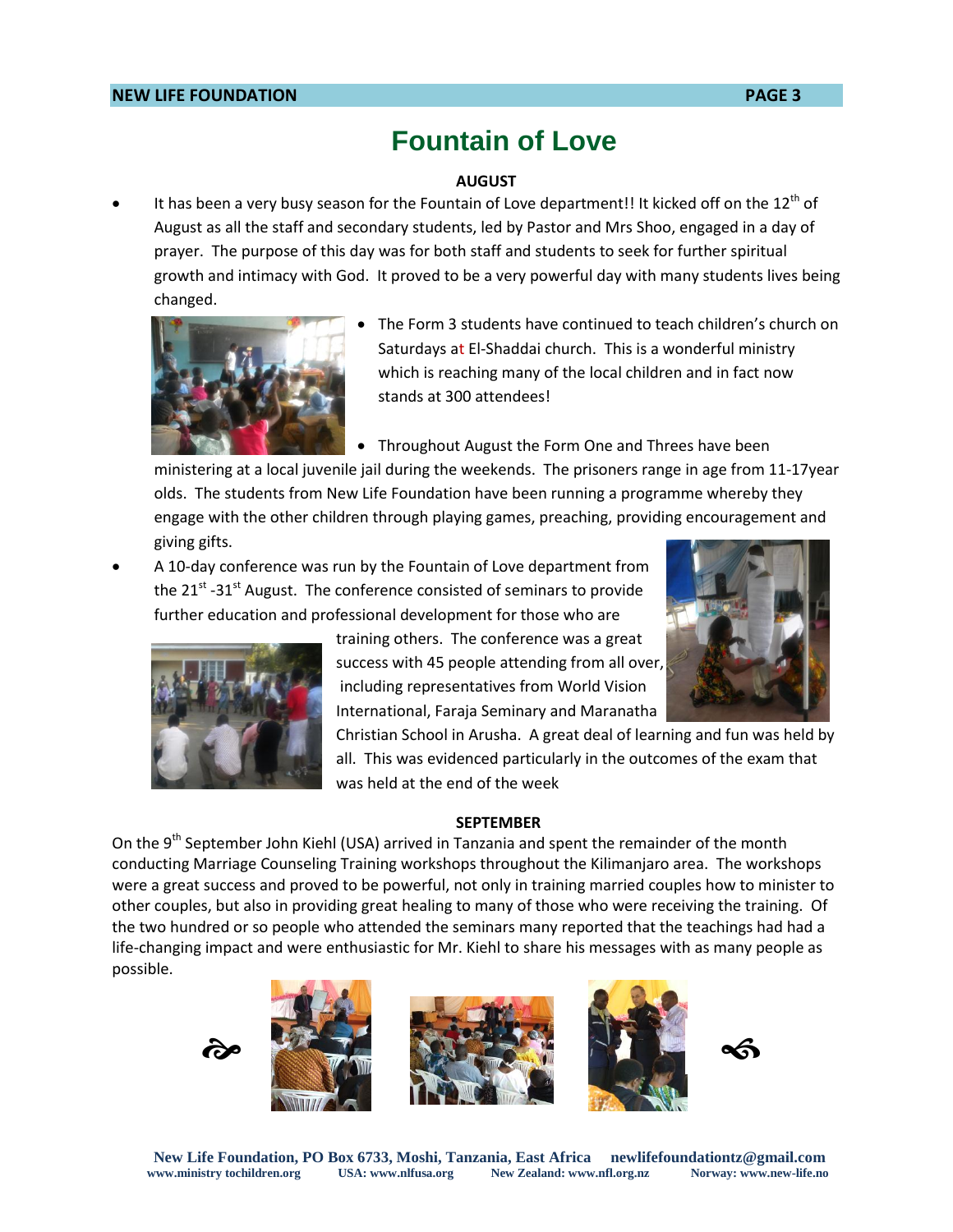#### **NEW LIFE FOUNDATION PAGE 4**

### **Good News!**

Congratulations and praise to God is in order, as Mrs. Shoo was awarded a scholarship which enabled her to begin the journey of completing her PHD in Peace Studies and Counselling at the International Graduate School of Leadership, Manila, Philippines. The scholarship covered both her studies and travel costs. She leaves for Manila for a month on the 5<sup>th</sup> October, 2011.



### **Words from Pastor Glorious Shoo**

Dear Friends,

Thank you once again for being such a great blessing to us.

One of the fears most people have in their organization is the fear of growth and change. We are believing God to buy a house that will cost 200,000 USD and will accommodate the students. We have not yet built on the land that we have for the secondary and university. The land that we have for the University and for the secondary school although have not been developed have been a great blessing. This year we harvested more than 25 tons of corn. Students use 4tons of corn per month. While we wait for the funds to build the schools we would like to purchase the house that is on a four acre land so that next year the students can use. Please consider a donation toward that purchase. Change brings fear because it is easier to do things the way you have done in the past. But there is a saying that says "those who keep on doing things the same way they have done, they will get the same result they have always got."

Faith is what is needed to jump into the change and growth. We are having the graduation for our grade 12 students. We need to have classrooms and dormitories for our children. We need to have more teachers. If we look at the current situation we will not move forward as there have been great financial challenges. We thank God for your prayers to our staff who will soon be more than 60. We need more teachers and care givers for the children. More needy children need our school; more orphans need a place to call home. We are among the few who provide for the needy and orphans while meeting their greatest need which is Spiritual need. They are encouraged to call God their father.

IF GOD GIVES YOU GUIDANCE AND PROVISION please consider giving us donation toward purchasing the house.

Once again thank you so much for being a great blessing to us.

Till trump.

Glorious and Josephine Shoo